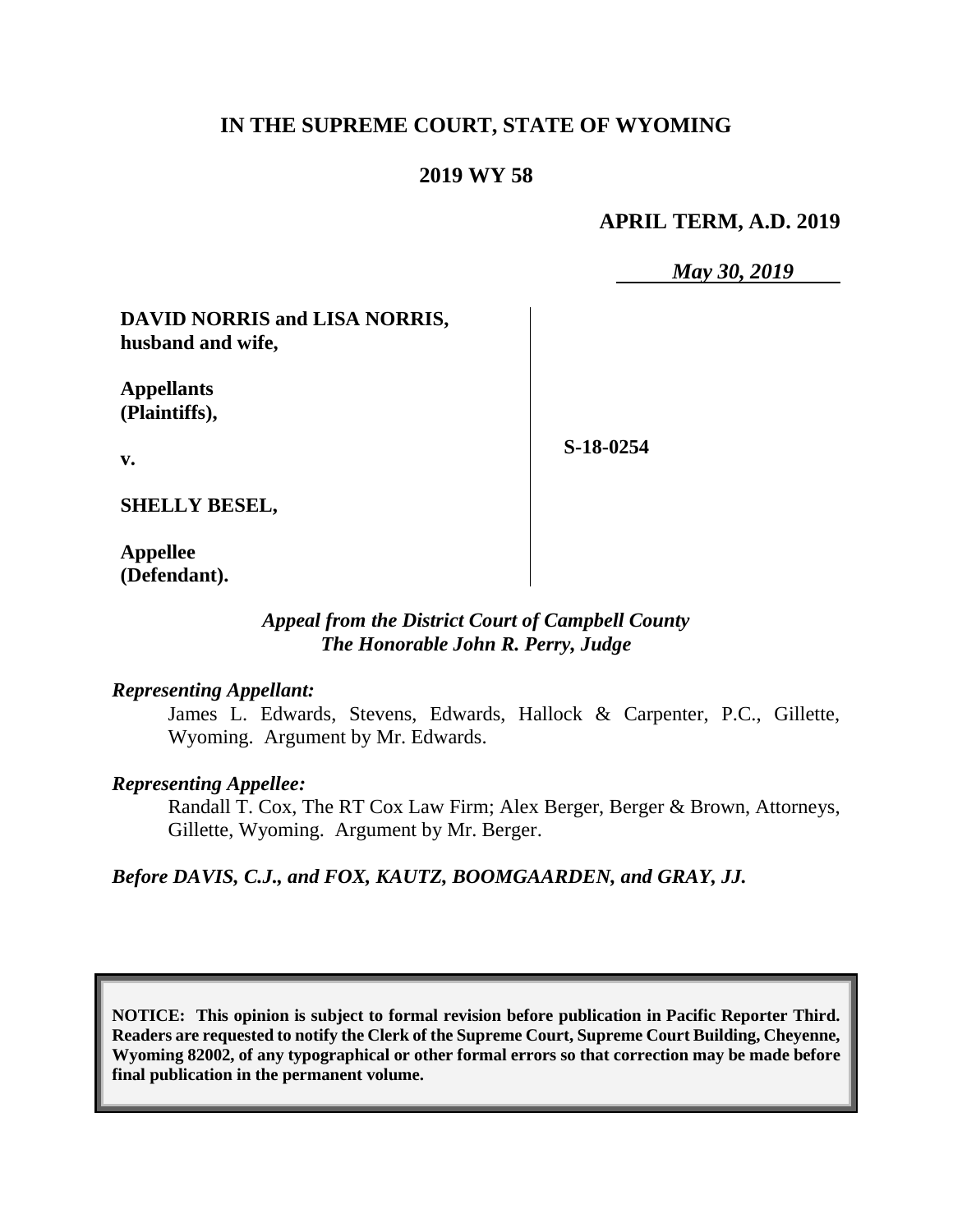### **BOOMGAARDEN**, Justice.

[¶1] Appellants, David and Lisa Norris, hired Leonard Besel, d/b/a Leonard's Home Improvement, to remodel their home. Mr. Besel terminated the contract prior to completing the project and Mr. and Mrs. Norrisfiled suit. The Norrises named Mr. Besel's wife, Shelly Besel, as a defendant, alleging she was a partner of her husband's contracting business. Mrs. Besel denied any ownership interest and moved for summary judgment. The district court granted the motion and dismissed Mrs. Besel from the litigation with prejudice. We affirm.

### *ISSUES*

[¶2] The Norrises state their issue on appeal as:

Whether the decision of the district court granting summary judgment in favor of Shelly Besel was correct?

- A. Does a material issue of fact exist based on the evidence presented as to Shelly Besel's status *vis a vis* the business?
- B. Was Shelly Besel entitled to judgment as a matter of law?

### *FACTS*

[¶3] Mrs. Norris posted an inquiry on the Gillette Area Classifieds Facebook page seeking potential contractors to remodel a home in Pine Haven, Wyoming. Mrs. Besel responded to the inquiry on January 13, 2016, and stated:

> My husband has been in business for over 20 years and has vast experience in painting[,] drywall[,] flooring[,] roofing[,] window installation[,] and much more. His business is Leonard<sup>[']</sup>s Home Improvement<sup>[']</sup>. [H]e is insured and bonded[.]

She also provided her husband's telephone number. The Norrises contacted Mr. Besel directly, and, on March 18, 2016, the Norrises, as homeowners, and Mr. Besel, as the owner of Leonard's Home Improvement, executed a written contract setting forth the terms of the remodel project.

[¶4] Several months later, Mrs. Norris sent Facebook messages to Mrs. Besel when Mr. Besel did not return the Norrises' phone calls or respond to their text messages. Each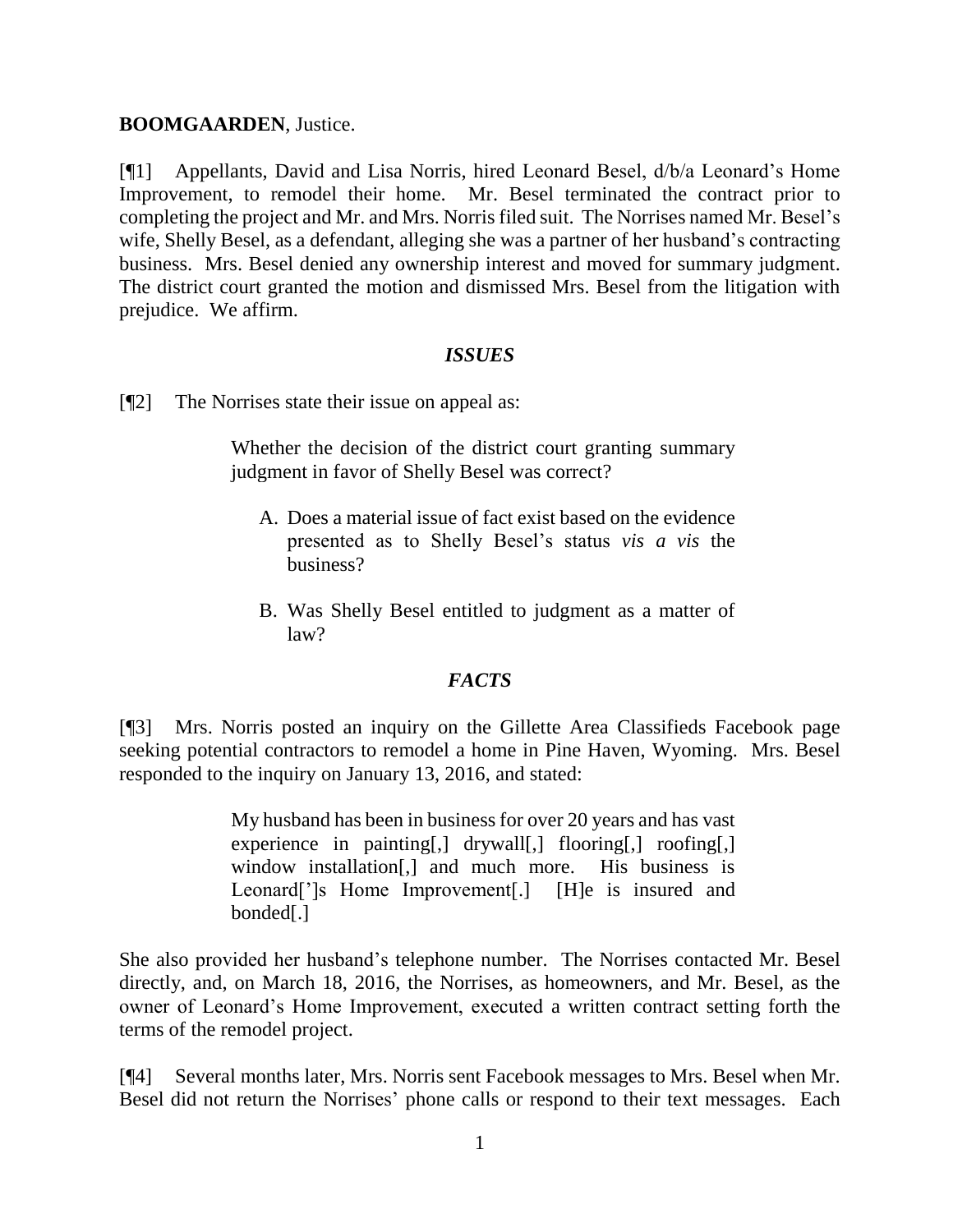time, Mrs. Besel indicated she would pass along the message to her husband or stated she would have him call them. Mr. Besel terminated the contract in late August.

[¶5] Mr. and Mrs. Norris filed a complaint asserting claims for breach of contract and breach of warranty. The complaint named Mr. and Mrs. Besel, d/b/a Leonard's Home Improvement, as defendants. Mrs. Besel moved to dismiss herself from the lawsuit and filed an affidavit of non-involvement. The district court denied the motion. After the parties conducted discovery, Mrs. Besel moved for summary judgment, disavowing any partnership interest in Leonard's Home Improvement.<sup>1</sup> The district court granted her motion following a hearing.

[¶6] Mr. Besel filed a bankruptcy petition, thus causing the district court to stay the remainder of the court proceedings. Mrs. Besel did not seek bankruptcy protection and, on the Norrises' request, the district court entered a final judgment dismissing Mrs. Besel from the litigation to allow an immediate appeal.

# *STANDARD OF REVIEW*

[¶7] Our review of an order granting summary judgment is de novo. *James v. Taco John's Int'l, Inc.*, 2018 WY 96,  $\P$  7, 425 P.3d 572, 576 (Wyo. 2018) (citation omitted). "Summary judgment is appropriate when there are no genuine issues as to any material fact and the moving party is entitled to judgment as a matter of law." *Id.* (citation omitted); *see also* W.R.C.P. 56(a). "A material fact is one which, if proved, would have the effect of establishing or refuting an essential element of the cause of action or defense asserted by the parties." *James*, ¶ 8, 425 P.3d at 577 (citation omitted). "We review a summary judgment in the same light as the district court, using the same materials and following the same standards," and "examine 'the record from the viewpoint most favorable to the party opposing the motion, giving to him all favorable inferences to be drawn' therefrom." *Id.* ¶ 7, 425 P.3d at 576 (citations omitted).

[¶8] "The party requesting summary judgment bears the initial burden of establishing a prima facie case that no genuine issue of material fact exists, and that summary judgment should be granted as a matter of law." *Id.* ¶ 8, 425 P.3d at 576–77 (quoting *Bogdanski v. Budzik*, 2018 WY 7, ¶ 18, 408 P.3d 1156, 1160 (Wyo. 2018)). Thereafter, the opposing party must provide "competent evidence admissible at trial showing there are genuine issues of material fact." *Id.* ¶ 8, 425 P.3d at 577 (quoting *Jones v. Schabron*, 2005 WY 65, ¶ 10, 113 P.3d 34, 37 (Wyo. 2005)). The opposing party "must present specific facts; relying on conclusory statements or mere opinion will not satisfy that burden, nor will relying solely upon allegations and pleadings." *Id.* (quoting *Bogdanski*, ¶ 18, 408 P.3d at 1161).

<sup>&</sup>lt;sup>1</sup> Mr. and Mrs. Norris also moved for summary judgment, but the district court denied their motion.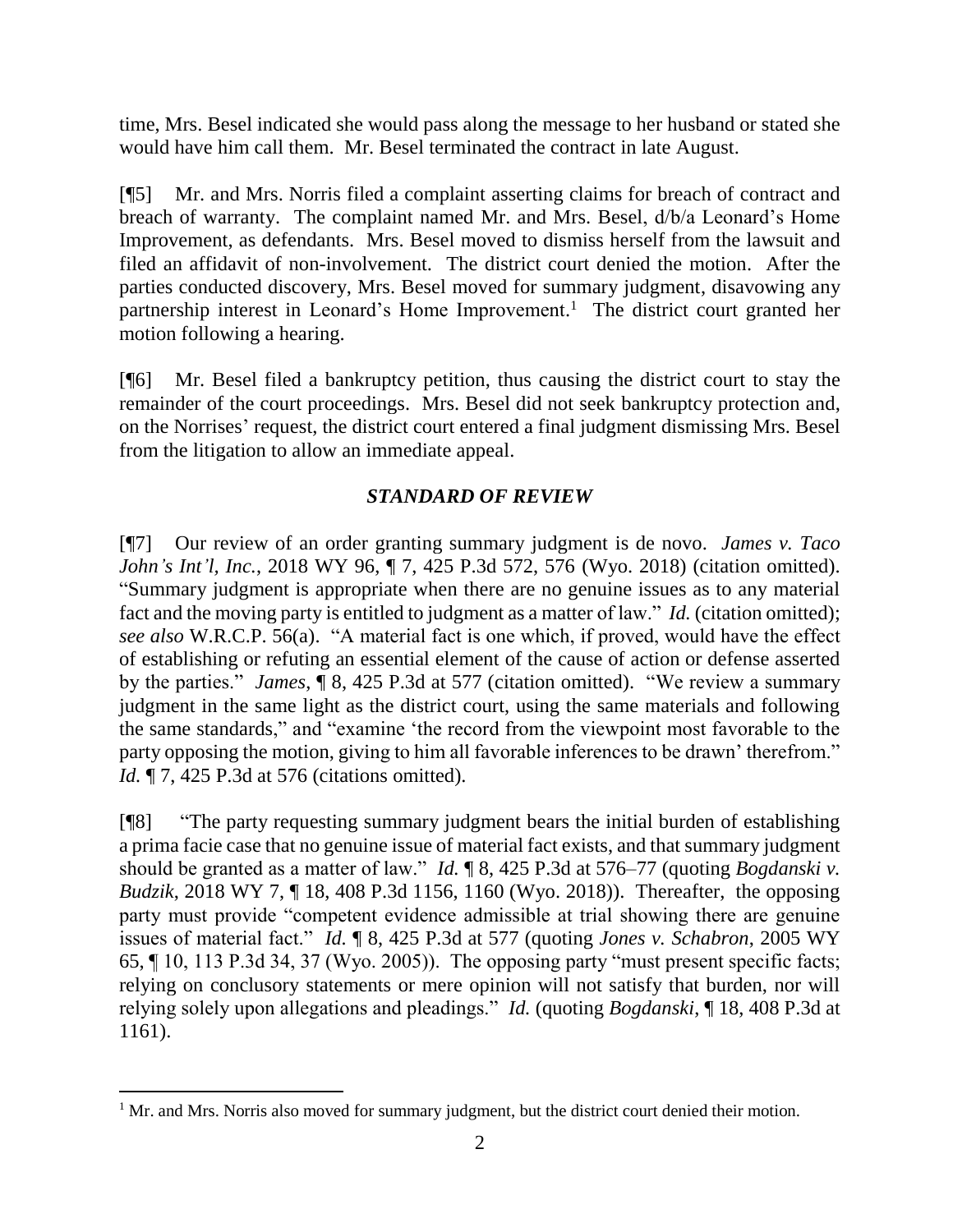[¶9] The question of whether a partnership exists typically is one of fact, the answer of which is left to the fact finder. *Murphy v. Stevens*, 645 P.2d 82, 85 (Wyo. 1982); 59A Am. Jur. 2d *Partnership* § 201, (database updated Feb. 2019); *P & M Cattle Co. v. Holler*, 559 P.2d 1019, 1022 (Wyo. 1977) (citation omitted). Indeed, whether a partnership exists between spouses depends on the particular facts of each case and "[t]here is no single or conclusive test for a partnership that will suffice in every situation[.]" 41 C.J.S. *Husband and Wife* § 190, (database update Mar. 2019) (citations omitted). Summary judgment is appropriately granted, however, when a plaintiff is unable to provide any evidence on an essential element of partnership formation. *See, e.g.*, *Popejoy v. Steinle*, 820 P.2d 545, 552 (Wyo. 1991) (explaining that "[w]hile the question is generally left to the fact finder to determine existence of a joint venture," summary judgment is nonetheless proper if a plaintiff is unable to show any evidence of a necessary element of the cause of action); *O'Donnell v. City of Casper*, 696 P.2d 1278, 1281 (Wyo. 1985) ("Summary judgment is proper only when it is clear that no issue of material fact is involved and inquiry into the facts is not desirable to clarify application of law.").

### *DISCUSSION*

[¶10] In support of her summary judgment motion, Mrs. Besel claimed that she is not a partner or co-owner of her husband's business. She alleged that no evidence existed that she and her husband agreed to form a partnership or share in the profits, and that filing a joint tax return is not sufficient to establish a partnership between spouses. She claimed the evidence instead established she only assisted her husband with certain tasks as his wife and that she did not have any control in the management of her husband's business.<sup>2</sup>

[¶11] In opposition to Mrs. Besel's summary judgment motion, the Norrises argued that Leonard's Home Improvement was a two-person operation wherein Mr. Besel performed the labor for the company and Mrs. Besel handled administrative matters. The Norrises presented the following facts as evidence of Mrs. Besel's partnership interest:

 $\overline{a}$ 

<sup>&</sup>lt;sup>2</sup> Mrs. Besel supported her summary judgment motion with an affidavit of non-involvement, stating in part:

I do not keep books and records, I do not set appointments, I do not keep track of paperwork, I do not go to job sites, I do not make any purchases, I do not supervise any employees or subcontractors, and I do not schedule appointments for Leonard's Home Improvement.

Mrs. Besel also relied on deposition testimony evidencing, among other things, that she is not on the business bank account or on any other account in relation to the business; that she and Mr. Besel maintain separate bank accounts; and that the only business phone for Leonard's Home Improvement is Mr. Besel's cell phone.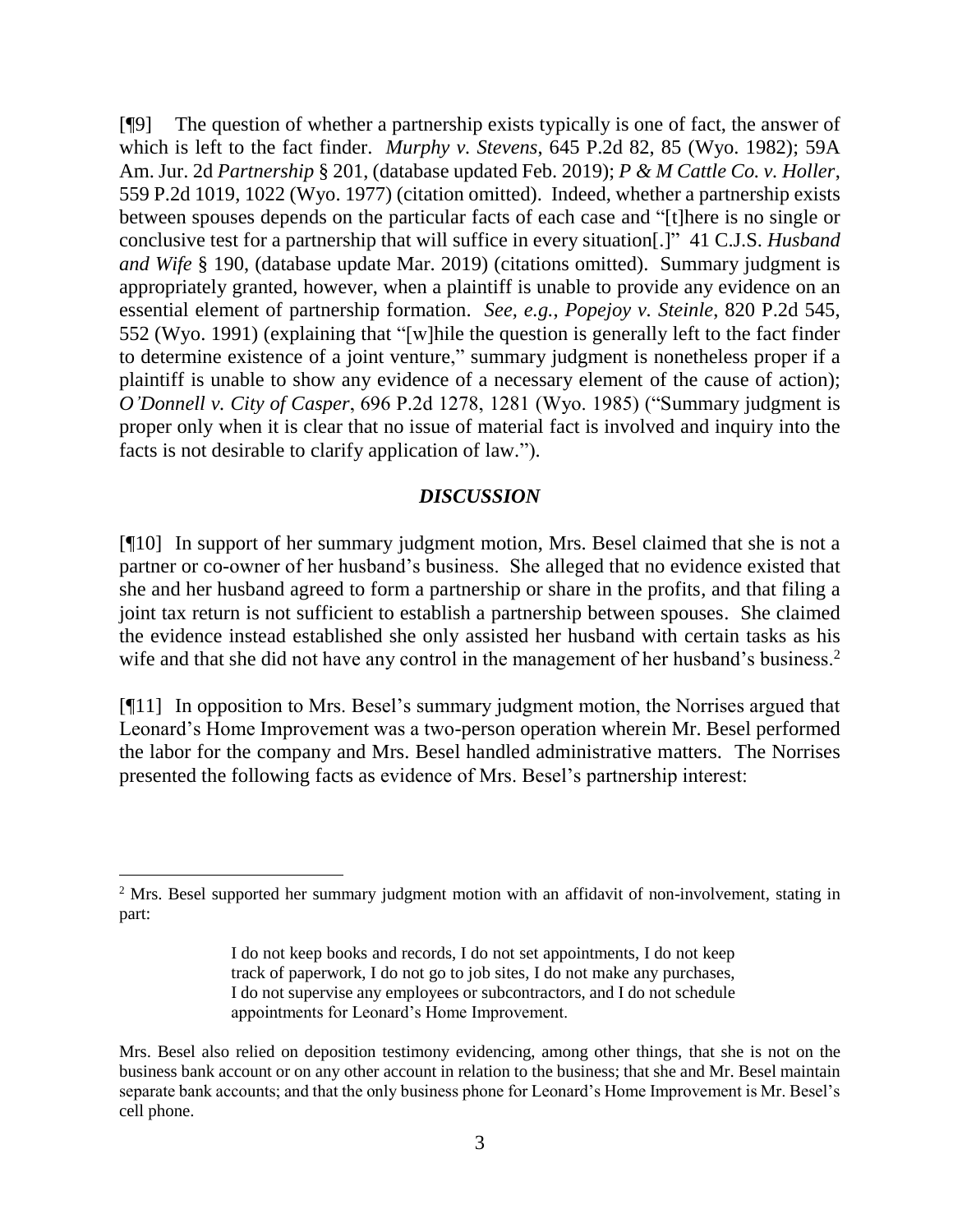- Mrs. Besel created a Facebook page for Leonard's Home Improvement;
- The Facebook page belongs to Mrs. Besel and she uses her password to access it;
- Mrs. Besel posts pictures of her husband's work to the Facebook page and she is "tagged" or alerted when a customer makes an inquiry about the business;
- Mrs. Besel responds to inquiries about the business on Facebook and forwards information on customers to her husband;
- Mrs. Besel referred to the Facebook page as "ours";
- Mrs. Besel responded to Mrs. Norris' Facebook inquiry;
- Mrs. Besel provided Mrs. Norris with pictures of her husband's work and represented he had vast experience;
- After Mr. Besel started the Norrises' project, Mrs. Besel responded to inquiries from the Norrises when Mr. Besel did not return their calls or text messages;
- Mrs. Besel sometimes types up bids and invoices for the business because Mr. Besel's computer skills are minimal; and
- Mr. and Mrs. Besel filed joint tax returns.

[¶12] On appeal, the Norrises contend that the district court improvidently granted summary judgment because genuine issues of material fact exist as to whether Mrs. Besel is a partner or purported partner of Leonard's Home Improvement. Mrs. Besel argues that the facts the Norrises rely on are insufficient to establish a partnership or purported partnership as a matter of law.

# **Partnership**

 $\overline{a}$ 

[¶13] The Wyoming Uniform Partnership Act provides that "the association of two (2) or more persons to carry on as co-owners of a business for profit creates a partnership, whether or not the persons intend to create a partnership."<sup>3</sup> Wyo. Stat. Ann. § 17–21–

<sup>&</sup>lt;sup>3</sup> The comments to the Uniform Partnership Act explain that the phrase "whether or not the persons intend to form a partnership,"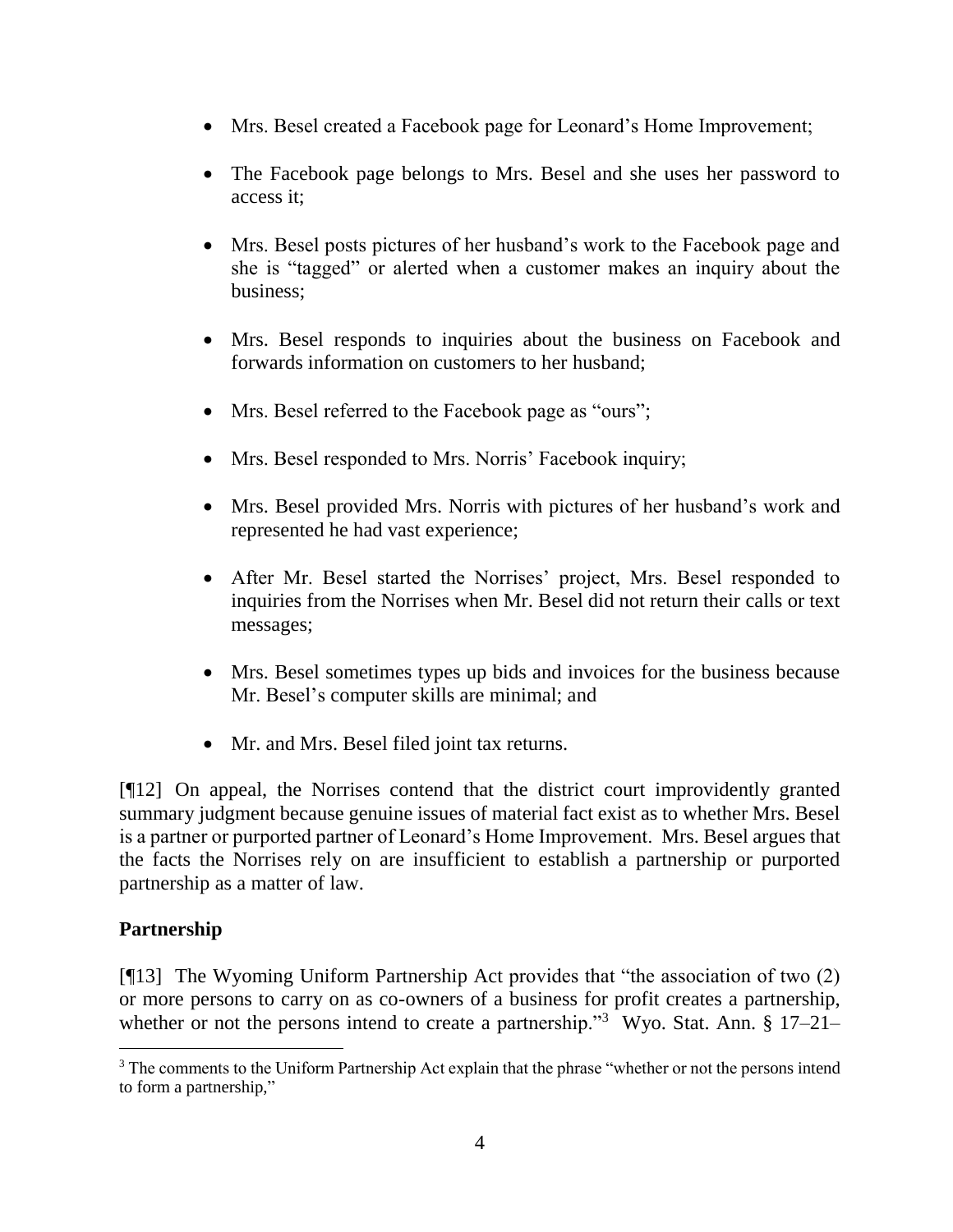202(a) (LexisNexis 2017). "The basic elements of a partnership or a joint venture are that the parties agree to share in some way the profits and losses of the business venture." *Redland v. Redland*, 2012 WY 148, ¶ 177, 288 P.3d 1173, 1213 (Wyo. 2012) (quoting *Edler v. Rogers*, 817 P.2d 886, 888 (Wyo. 1991)). The parties must intend to create a business relationship. *P & M Cattle Co.*, 559 P.2d at 1022 (citation omitted). "The intent that is determinative is the intent to do things that constitute a partnership." *Redland*, ¶ 177, 288 P.3d at 1213 (citations omitted); *see also Ziegler v. Dahl*, ¶ 14, 691 N.W.2d 271, 275 (N.D. 2005) (explaining that the focus is not on an individual's subjective intent to be "partners," but rather "on whether the individuals intended to jointly carry on a business for profit").

[¶14] Allegations of a partnership between husband and wife must be clearly proved. *Dimick v. Hopkinson*, 2018 WY 82, ¶ 33, 422 P.3d 512, 523 (Wyo. 2018) (quoting 59A Am. Jur. 2d *Partnership* § 201 (May 2018 update) (citing cases)); *In re Roche*, 582 B.R. 632, 637–38, n.23 (Bankr. W.D. Pa. 2018); *see also In re Lampe*, 331 F.3d 750, 757 (10th Cir. 2003) (citation omitted) (explaining that the usual indicia of a partnership are blurred by the marital relationship because "[t]he co-owning of property, sharing of profits, and the apparent authority for one spouse to act on behalf of the other are all common to the marital relationship even absent a business"). "On conflicting evidence, the question of whether a partnership exists is one for the trier of fact." *Murphy*, 645 P.2d at 85. Here, however, the material evidence is not disputed. Viewing the facts in the light most favorable to the Norrises, and drawing all reasonable inferences therefrom, for the reasons presented below there simply is no evidence that Mr. and Mrs. Besel intended to form a business partnership.

[¶15] One essential element of a partnership is an intent to share profits. *Redland*, ¶ 177, 288 P.3d at 1213 (explaining that a basic element of a partnership is an agreement to share the profits and losses of the business); Uniform Partnership Act § 202, cmt. subsection (a) (1997) (last amended 2013). The undisputed evidence is that Mr. Besel maintained separate bank accounts for the business and used the business income to pay his share of the household expenses. The Besels also filed joint tax returns, wherein Schedule C identifies Leonard's Home Improvement as a sole proprietorship belonging to Mr. Besel. No partnership tax return was ever filed.

merely codifies the universal judicial construction of UPA (1914) § 6(1) that a partnership is created by the association of persons whose intent is to carry on as co-owners a business for profit, regardless of their subjective intention to be 'partners.' Indeed, they may inadvertently create a partnership despite their expressed subjective intention not to do so. The language of Section 202 alerts readers to this possibility.

Uniform Partnership Act § 202, cmt. (1997) (last amended 2013).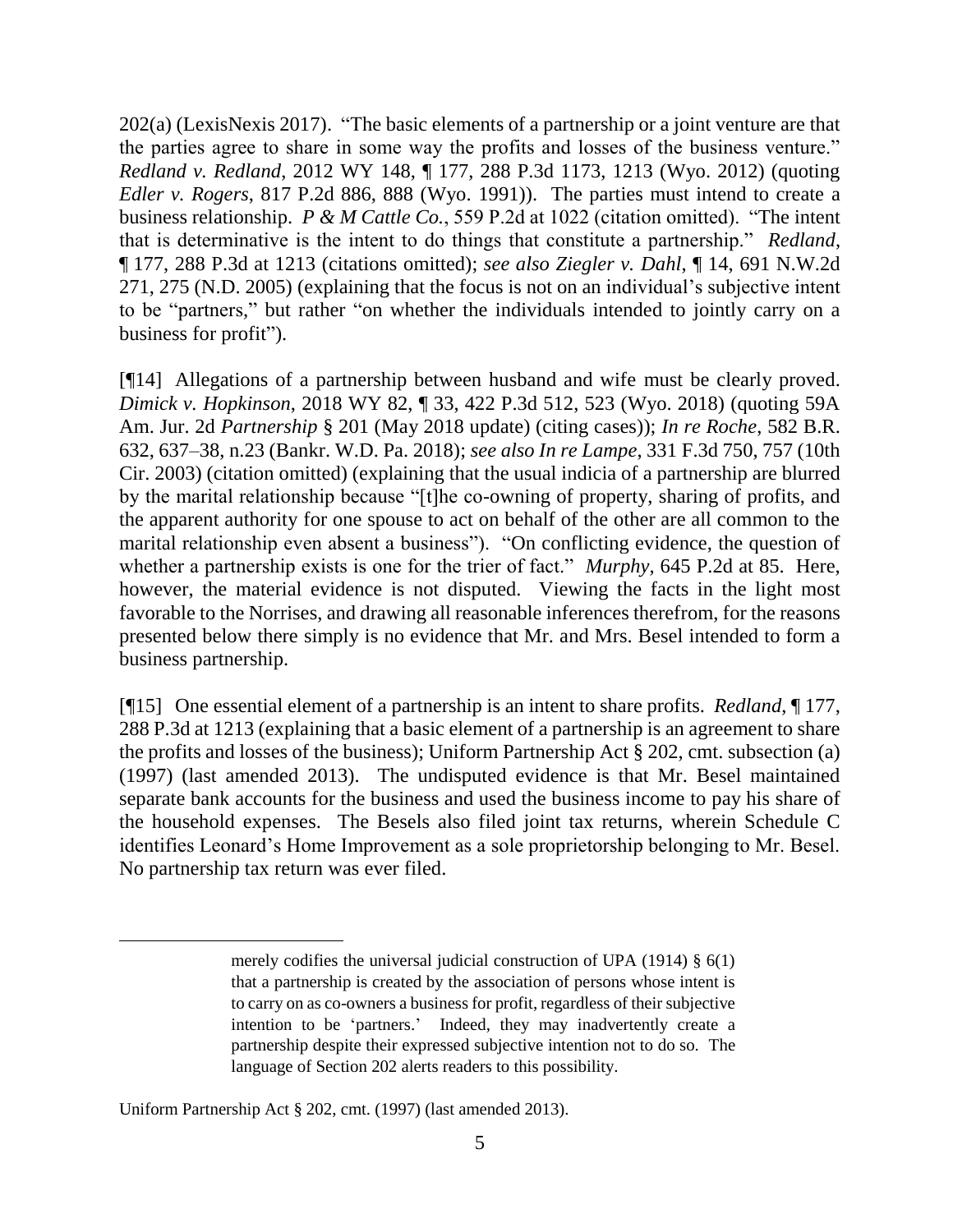[¶16] The Norrises nevertheless rely on the Besels' joint tax return as evidence that the Besels equally shared the business profits. This reliance is misplaced. The filing of a joint tax return, without more, is insufficient to establish a business relationship. *See* Wyo. Stat. Ann. § 17–21–202(c)(ii) ("The sharing of gross returns does not by itself establish a partnership"); 59A Am. Jur. 2d *Partnership* § 149, (database updated Feb. 2019) (explaining that there must be an agreement or a right to share in the business profits); *Barton v. Barton*, 996 P.2d 1, 4 (Wyo. 2000) (upholding the district court's finding that no partnership existed where the evidence failed to show "that the parties treated their rental ventures as a partnership for income tax or accounting purposes," *inter alia*).

[¶17] In order to establish a business relationship, there must be some evidence of an agreement to divide profits. *Spence v. Tatum*, 960 F.2d 65, 68 (8th Cir. 1992) (explaining that sharing gross returns or profits as a family is not evidence of a business partnership; rather, a business partnership requires a division of profits); *see also Paollela v. Paollela*, 612 A.2d 145, 146 (Conn. Super. Ct. 1991) (finding that the restaurant business was not a partnership even though the parties filed joint tax returns because the wife filed business schedules as a sole proprietor, *inter alia*, and the sharing of business income was attributable to the husband-wife relationship); *Cooper v. Spencer*, 238 S.E.2d 805, 806– 07 (Va. 1977) (explaining that no partnership existed because, *inter alia*, the plaintiff failed to show parties divided profits even though they filed joint income tax returns reflecting income from all sources and used the business income for business and family living expenses); *South Sioux City Star v. Edwards*, 357 N.W.2d 178, 180 (Neb. 1984) (explaining that the sharing of profits within a family is not sufficient evidence of a partnership where the wife did not have a "direct right to a certain percentage of the store's profits"). The Norrises provided no evidence of an agreement that Mr. and Mrs. Besel would divide any profits from Leonard's Home Improvement or that Mrs. Besel had a direct right to any percentage of the profits. Thus, the Norrises failed to establish any disputed issue of material fact on this basic element of partnership formation. *Redland*, ¶ 177, 288 P.3d at 1213 (citation omitted).

[¶18] Furthermore, a business partnership does not exist simply because the parties are married. 41 C.J.S. *Husband and Wife* § 190, (database updated Mar. 2019); *Dimick*, ¶ 33, 422 P.3d at 523 (quoting 59A Am. Jur. 2d *Partnership* § 201 (May 2018 update) (citing cases) (explaining that "[t]he marital relation between husband and wife does not by itself give rise to a partnership affecting their mutual rights and obligations or their relationship to third persons"). Rather, a "community of interest" must be established. 59A Am. Jur. 2d *Partnership* §§ 131, 140, 144, (database updated Feb. 2019) (explaining that another essential element of partnership is community of interest).

[¶19] A "community of interest" entails co-ownership of management and control of the business entity: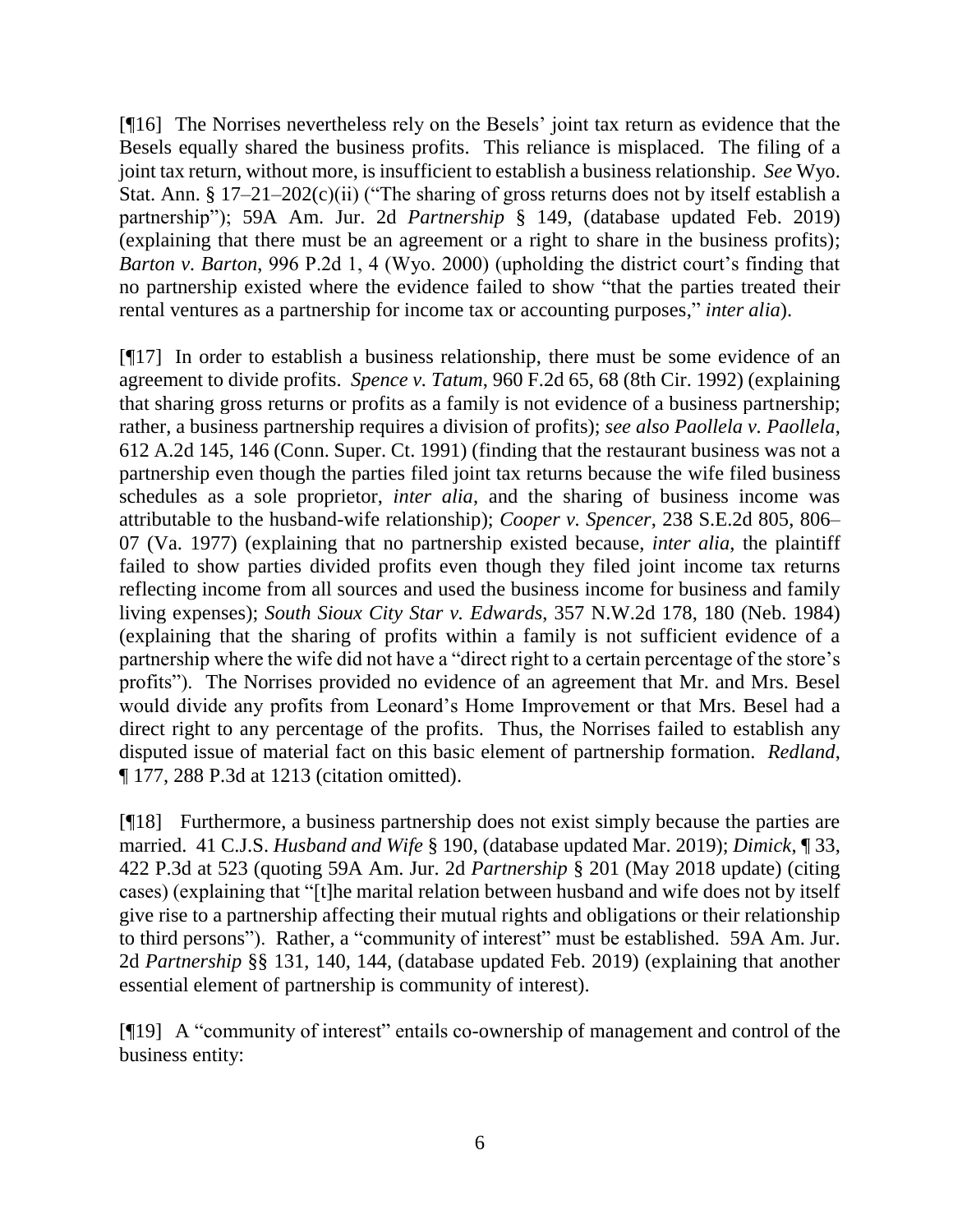[The community of interest] must be sufficient to enable each member to make contracts, manage the business, and dispose of the property as to third persons. In other words, partners as co-owners of a business necessarily must have the joint power to control it as an indispensable component of co-ownership.

59A Am. Jur. 2d *Partnership* § 144, (database updated Feb. 2019) (citations omitted); *see also* Uniform Partnership Act § 202, cmt. subsection (a) (1997) (last amended 2013) (explaining that co-ownership remains a key concept and requires the partners to collectively have the power of ultimate control); *Ziegler*, ¶ 21, 691 N.W.2d at 277 (citing *Gangl v. Gangl*, 281 N.W.2d 574, 580 (N.D. 1979)) ("Control is an indispensable component of the co-ownership analysis."). The mere fact that a wife participates in a business with her husband does not establish a partnership. 41 C.J.S. *Husband and Wife* § 190, (database updated Mar. 2019); 59A Am. Jur. 2d *Partnership* §§ 143, 201, (database updated Feb. 2019). The evidence must support some other indicia of partnership wherein the intent to form a partnership, including shared control, is clearly proved. 41 C.J.S. *Husband and Wife* § 190, (database updated Mar. 2019); 59A Am. Jur. 2d *Partnership* §§ 143, 201, (database updated Feb. 2019); *see also Brotherton v. Kissinger*, 550 S.W.2d 904, 907 (Mo. App. 1977) (setting forth the general principle that "merely 'helping out' in a business is not sufficient proof of a partnership"); *Klaber v. Klaber*, 133 So.2d 98, 99–100 (Fla. Dist. Ct. App. 1961) (finding no joint venture where the wife actively and substantially assisted the husband in the operation of a general merchandise store); *Valley Sav. Bank v. Staves*, 278 N.W. 346, 346–47 (Iowa 1938) (no joint venture where husband attended to all details incidental to realizing incomes from wife's inherited properties, including the making of leases, fixing their terms, collecting rent, and paying taxes); *Carlson v. Brabham*, 199 So.3d 735, 742–43 (Miss. Ct. App. 2016), *reh'g denied* (June 21, 2016), *cert. denied*, 203 So.3d 597 (Miss. 2016) (wife who did all the bookkeeping and finances for husband's business, and hired her friend as an employee, was not a coventurer); *In re Lampe*, 331 F.3d at 757 (finding that the trustee failed to meet its burden of proving a partnership where there was no evidence of an indicia of a partnership beyond those incident to the marital relationship).

[¶20] Mrs. Besel does not dispute that she participated in her husband's business by advertising Leonard's Home Improvement on Facebook, providing her husband's contact information on inquiries from potential customers, passing along messages from customers to her husband, and typing documents for the business, such as invoices or bids, as needed and directed by her husband. However, none of these tasks evidence the type of co-ownership or control of the business that is essential to partnership formation. 59A Am. Jur. 2d *Partnership* §§ 131, 140, 144, (database updated Feb. 2019) (citations omitted). Nothing in the record suggests that Mrs. Besel had any power to make contracts, manage the business, or dispose of business property as to third persons. 59A Am. Jur. 2d *Partnership* § 144, (database updated Feb. 2019) (citations omitted). Because the Norrises presented no evidence to suggest that Mrs. Besel had joint power to control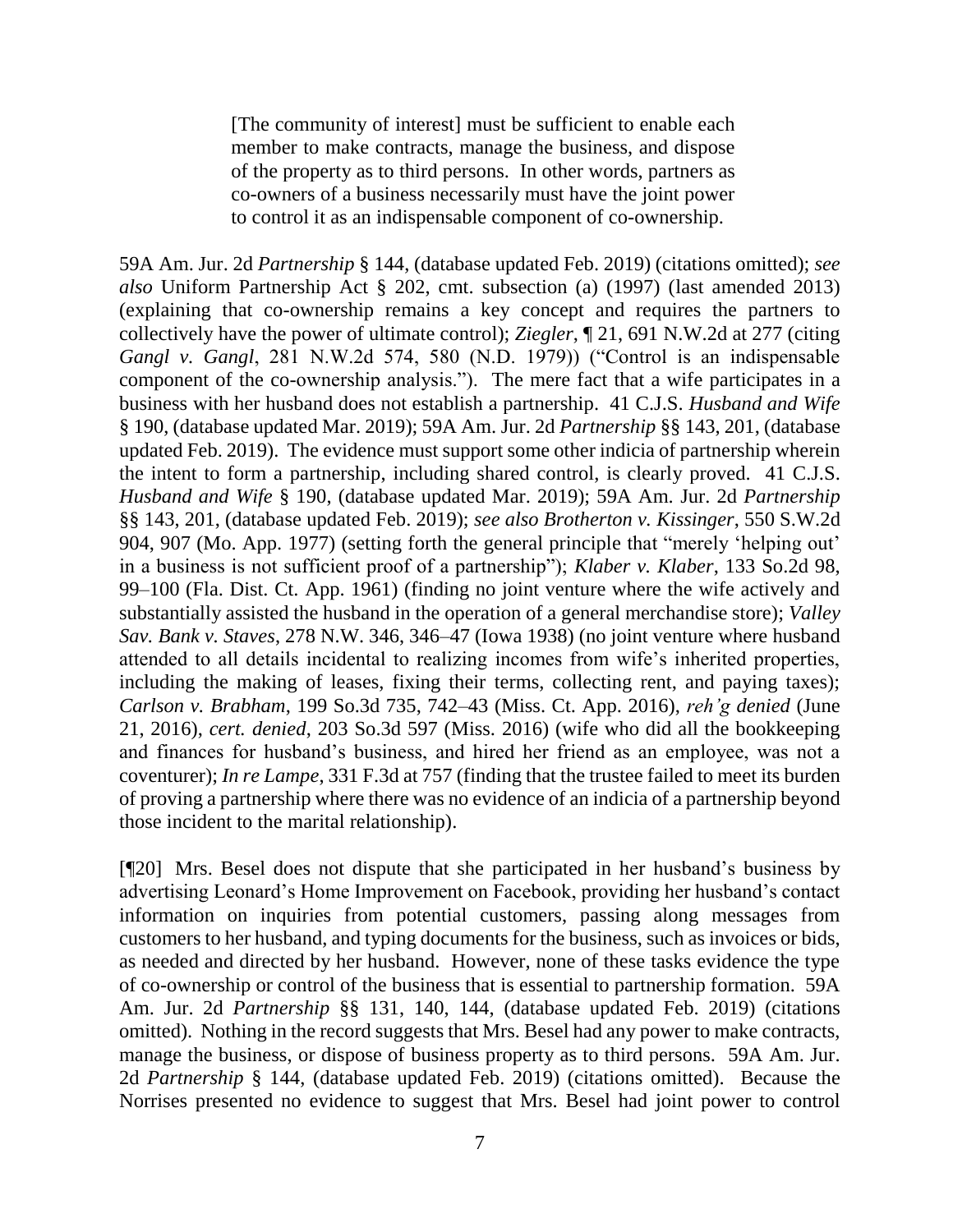Leonard's Home Improvement, no disputed issue of fact exists as to the community of interest necessary for partnership formation.

# **Purported Partnership**

[¶21] Even in the absence of intent and community of interest, Wyoming law provides that

> [i]f a person, by words or conduct, purports to be a partner or consents to being represented by another as a partner, in a partnership or with one (1) or more persons not partners, the purported partner is liable to a person to whom the representation is made:

(i) If that person, relying on the representation, enters into a transaction with the actual or purported partnership; and

(ii) If the purported partner would have been personally liable for obligations of the partnership under W.S. 17- 21-306 if he actually had been a partner.

Wyo. Stat. Ann. § 17–21–308(a) (LexisNexis 2017). The Norrises contend that Mrs. Besel purported to be a business partner of Leonard's Home Improvement by way of her Facebook communications with them. They further assert that they only hired Mr. Besel because of Mrs. Besel's representations about her husband's work.

[¶22] The evidence of record belies the Norrises' assertion that Mrs. Besel purported to be Mr. Besel's business partner. In response to Mrs. Norris' initial inquiry on Facebook, Mrs. Besel explained that her husband had over 20 years of experience in contracting work, that his business is Leonard's Home Improvement, and that he is insured and bonded. Thereafter, the Norrises contacted Mr. Besel directly and negotiated the terms of their written contract, which Mr. Besel signed as the owner of Leonard's Home Improvement. Mrs. Besel's name does not appear anywhere on the contract. The Norrises failed to provide any evidence that Mrs. Besel, by her words or conduct, made any representations to the contrary. Under these circumstances, the Norrises, as a matter of law, could not have reasonably relied on any purported partnership between Mrs. Besel and her husband's business. *See, e.g.*, *In re Cay Clubs*, 340 P.3d 563, 571–72 (Nev. 2014) (extending equitable estoppel principles to require reasonable reliance to impose liability for a purported partnership); *Lavoie v. Safecare Health Serv., Inc.*, 840 P.2d 239, 251 (Wyo. 1992) (finding appellant's reliance on representations from a bank board member about a loan was unreasonable as a matter of law).